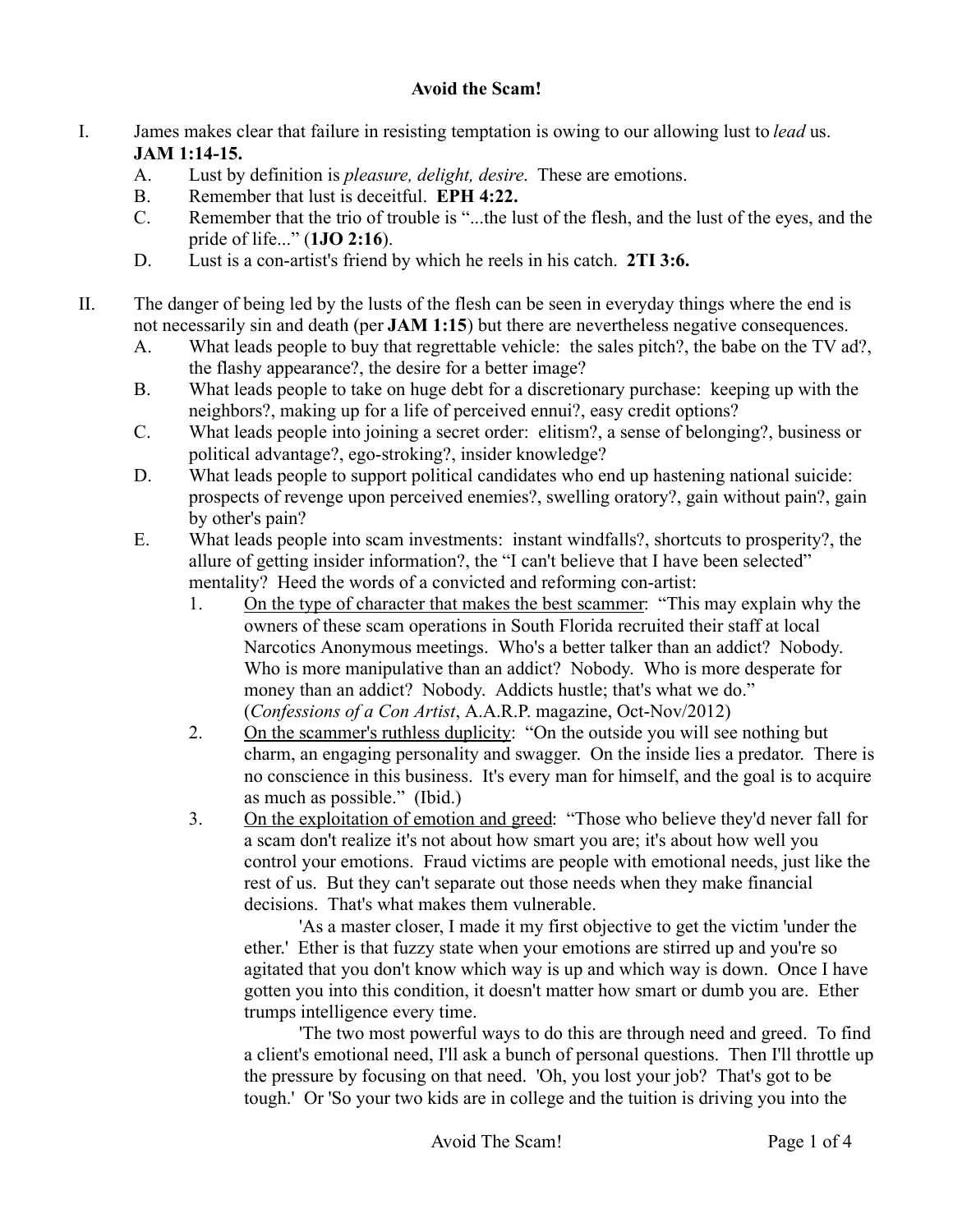poorhouse.' Now the person isn't thinking about whether the offer is a scam but instead, 'Here's a fix for my problems.'

'The 'crush' or 'kill' ---that's what we call closing the deal---is emotionally driven. It's not logic. If you apply logic, the answer is, 'No, I am not going to send you my hard-earned money. I don't even know who you are.' If my victims had applied logic to our deals, they would have walked away every time....My scam career was focused on investments like phony oil and gas deals, bogus business opportunities and gold-coin scams. And for these types of investments the perfect victim was almost always a male. Why men? Men are more emotional than women. Men are grandiose; they are full of ego. And that's all driven by emotion; it's driven by insecurity; it's driven by a feeling of inferiority.....Most people who get emotional quickly will fall every time. And if they don't get worked up, I won't waste my time with them.

'The other pathway to the ether is simple greed: I just promise people they can make a ton of money." (Ibid.)

- 4. On who is susceptible: "You might be thinking, 'Oh those get-rich-quick scams are obvious, and I would never fall for one.' When I hear people say that only stupid someone fall for fraud, [sic] I feel like asking for that person's phone number. But here's the thing: I didn't want to talk to stupid people, because stupid people don't have \$50,000 lying around to give me. You would be amazed at how many doctors, lawyers, engineers and college professors I ripped off."
- 5. On the indiscriminate conscienceless scams of the elderly: "I'm often asked how I could have ripped off senior citizens. The answer is that con men target people who have money, and a lot of seniors are sitting on fat nest eggs. It's the Willie Sutton rule: He robbed banks because that is where the money was."
- 6. On those who frustrate the scammer's efforts: "If prospects are asking a lot of questions or tell me they want to think it over or talk with their lawyer, I will hang up the phone."
- 7. Christians are not immune to financial scammers, especially if they are not regarding the wisdom of Scripture and/or are letting their lusts direct them.
	- a. Christians' positive attributes can even work against them and make them marks for scammers.
	- b. Christians are encouraged to humility and meekness (**MAT 5:5; JAM 4:6**) and being good listeners (**JAM 1:19; PRO 18:13**) and might be reluctant therefore to hang up the phone or say "No" lest they offend the caller.
	- c. Man by nature loves the underdog and Christians especially do so, since faithful prophets and Jesus Christ are models of being lone voices of good things.
		- 1. This can give us a predisposition to "commercial Elijahs" who stand against the "establishment story" and coincidentally have the only product or investment that is truly worthy.
		- 2. Those who see conspiracy in everything are especially easy prey to these kind of con-artists.
- 8. Concerning the professional con-artist above, do you think that if a vain human is so successful at exploiting the lusts of the flesh to lead someone to financial destruction that Satan hasn't figured out how to use the same means to lead you to spiritual destruction? He is the consummate con-artist; deceit is his strength and his methods DO bring sin and death!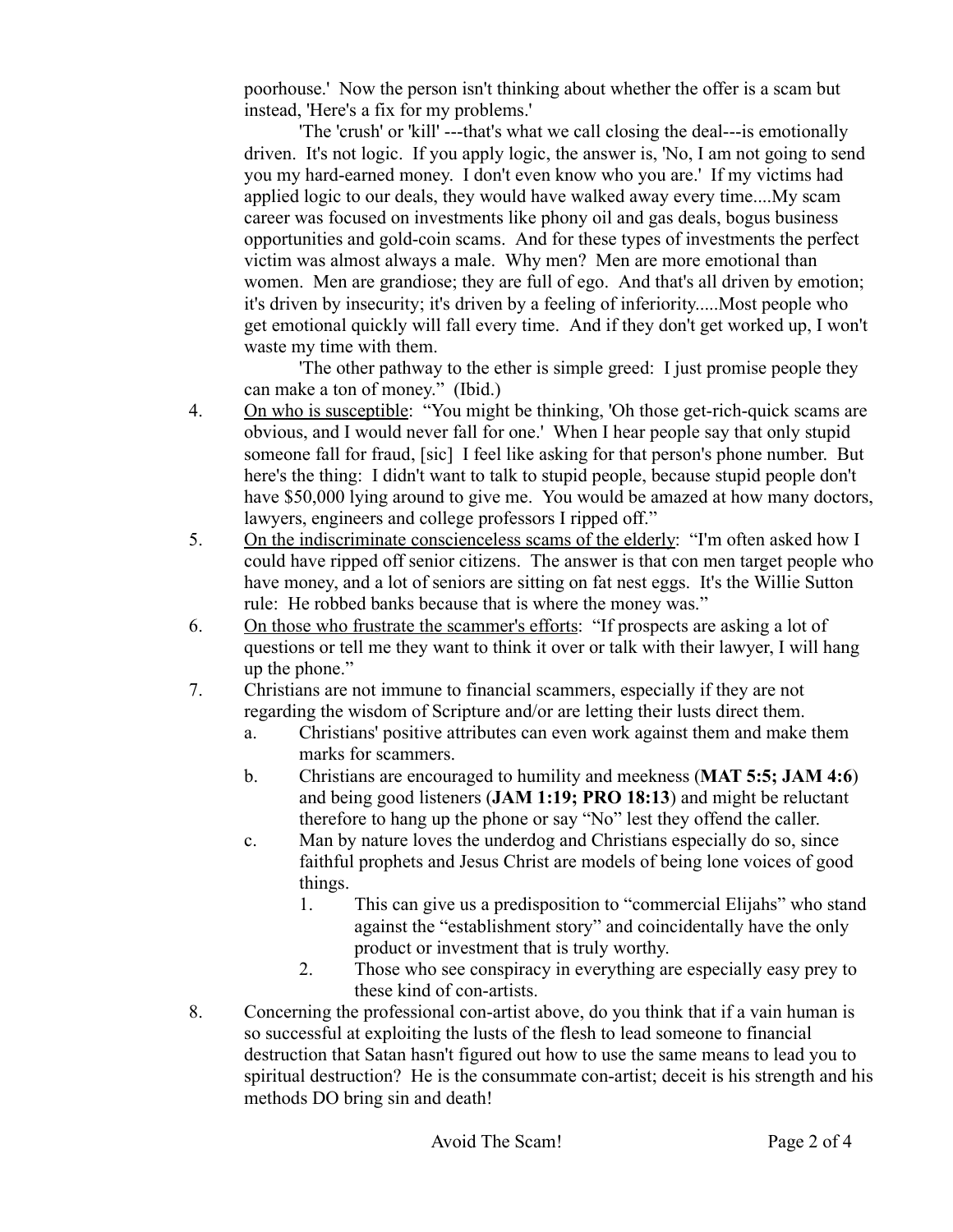- a. Like the best boiler-room scammer, he is desperate.
	- (1) To oppose God, he corrupted one-third of the stars. **REV 12:4.**
	- (2) He knows he has only a short time. **REV 12:12**.
- b. Like the best boiler-room scammer, he is engaging, charming and confident.
	- (1) He pretends to have your best interests at heart.
		- **GEN 3:4-5; MAT 4:3**.
		- (2) He cloaks himself in righteousness, as do his ministers. **2CO 11:13-15.**
	- (3) He will present his lies as truth, his temptations as benefits, and will use your lusts to make the sale. **2PE 2:18.**
- c. Like the best boiler-room scammer, Satan is actually a predator. **1PE 5:8.**
- d. Like the best boiler-room scammer, Satan doesn't steal your inheritance, he cons you into surrendering it yourself. **JAM 1:14; ROM 1:24.**
- e. Like the best boiler-room scammer, Satan appeals to your emotions and emotional needs.
	- (1) Recall that lust is *pleasure and desire*, which are emotions. Thus, when you are being led by such emotions, you are being led by the lusts of the flesh. You are then "under the ether"!
	- (2) This is why we must overrule our hearts with knowledge of truth. **PRO 23:19, 12; PSA 86:11; 119:11.**
- f. Like the best boiler-room scammer, Satan appeals to your ego and vanity.
	- (1) We read of the man who can be beguiled who is "...vainly puffed up by his fleshly mind" (**COL 2:18**).
	- (2) A novice believer should not be ordained, "...lest being lifted up with pride he fall into the condemnation of the devil" (**1TI 3:6**).
	- (3) Satan loves to make you feel special, important, the chosen vessel for insider information. **GEN 3:4-5.**
	- (4) Flattery is a trap! **PRO 7:21; 29:5.**
- g. Like the best boiler-room scammer, Satan appeals to your greed.
	- (1) The greedy can never have enough (**ISA 56:11**): enough power, enough money, enough women, enough men, enough attention, enough praise, enough importance, etc.
	- (2) "Nature is content with little, grace with less, sin with nothing." (Watson)
	- (3) One ignition of greed is *envy* (the feeling of mortification and ill-will occasioned by the contemplation of superior advantages possessed by another) and "...The spirit that dwelleth in us LUSTETH to envy..." (**JAM 4:5**).
- h. Like the best boiler-room scammer, the intelligence level of the "mark" is no match for Satan.
	- (1) Satan beguiles the unlearned and unstable soul. **2PE 2:14; 3:16.**
	- (2) Satan beguiles the worldly-wise also.

## **ISA 47:10; ROM 1:22-23 ct/w 2CO 11:3.**

- i. Like the best boiler-room scammer, Satan especially targets those who make for a very sweet victory.
	- (1) "...the adulteress will hunt for the precious life" (**PRO 6:26**), and *allure through the lusts of the flesh* to gain it.
	- (2) Bringing down David by appealing to his lusts was a great day for